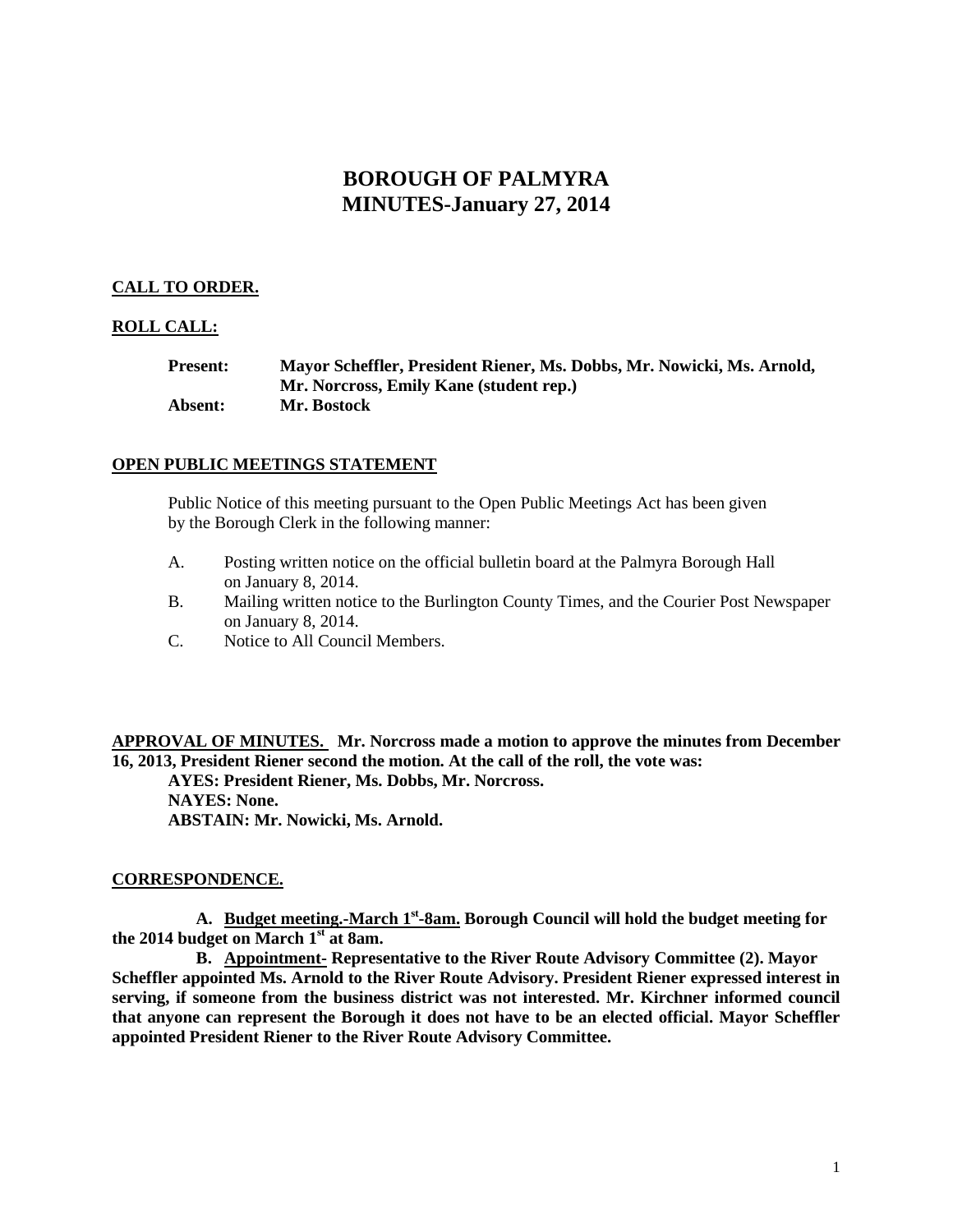#### **PROFESSIONAL UPDATES:**

**A. ERI-William Kirchner presented a slide show that he has shown previously reviewing the sewer plant in its early stages of the Borough's growth around the sewer plant. There is a plague at the plant that shows the date of 1922. Mr. Kirchner explained that Environmental Resolutions was hired in 2007 and has implanted several maintenance contracts for the plant to help modernize the operation of the plant as well as keep the equipment in running order. In 2012 there was a complaint about odor coming from the plant, so ERI was approved to look at the running of plant to see how to control the odor as well as increase the security and flood threats. Mr. Kirchner explained that the EPA wants the site secure from the general public and that the DEP has given the Borough an Administrative Order to reduce the odor. Mr. Kirchner reported that the projected savings after the upgrades to the plant are about half of what it now cost to run the plant. All buildings will be better equipped to handle any flooding issues that occur. President Riener inquired if the plans also include the Korman pump station. Mr. Kirchner replied that it is part of the sludge thickening control. Mr. Nowicki inquired if Hurricane Sandy changed the flooding issues. Mr. Kirchner replied that it changes some of the numbers but not the required elevation.** 

#### **ORDINANCES ON SECOND READING. (public hearing).**

**A. Ordinance 2014-1, An Ordinance Of The Borough Of Palmyra Providing For**

**Improvements To And The Acquisition Of Equipment For Use By The Borough's Sewer Utility, Appropriating \$4,529,000 Therefor, Authorizing The Issuance Of \$4,529,000 In Sewer Utility Bonds Or Notes Of The Borough To Finance The Same. Mayor Scheffler read the ordinance by title into the record. Mayor Scheffler explained that this ordinance is for some additional vehicles and equipment for the sewer department as well as the improvements and upgrades that Mr. Kirchner presented. Mr. Norcross discussed that it will give the Borough the ability to purchase a brine truck that will be used during snow and ice storms and will cut down on the overtime needed. Mr. Norcross made a motion to open the public hearing on the ordinance, Mr. Nowicki second the motion. All members present voted in favor of the motion.**

**Mrs. Nowicki-Morgan Avenue thanked Mr. Kirchner for his presentation and that he mentioned changing the well system. Mrs. Nowicki inquired if a crane would have to be purchased? Mr. Kirchner replied that this is one of the items listed in the bond ordinance.** 

**Ms. Dobbs made a motion to close the public hearing, Mr. Norcross second the motion. All members present voted favor of the motion.**

**Mr. Norcross made a motion to adopt the ordinance on second reading, Ms. Dobbs second the motion. At the call of the roll, the vote was:**

**AYES: President Riener, Ms. Dobbs, Mr. Nowicki, Ms. Arnold, Mr. Norcross.**

**NAYES: None. The ordinance was adopted on second and final reading and will take effect after publication according to law.**

#### **OLD BUSINESS.**

**A. Community Center- agreement between the Community Center Board and the Borough of Palmyra. Mayor Scheffler requested that this be held till the Council heard back from the Board. President Reiner discussed that the thermostats in the center were unlocked and that a cage was**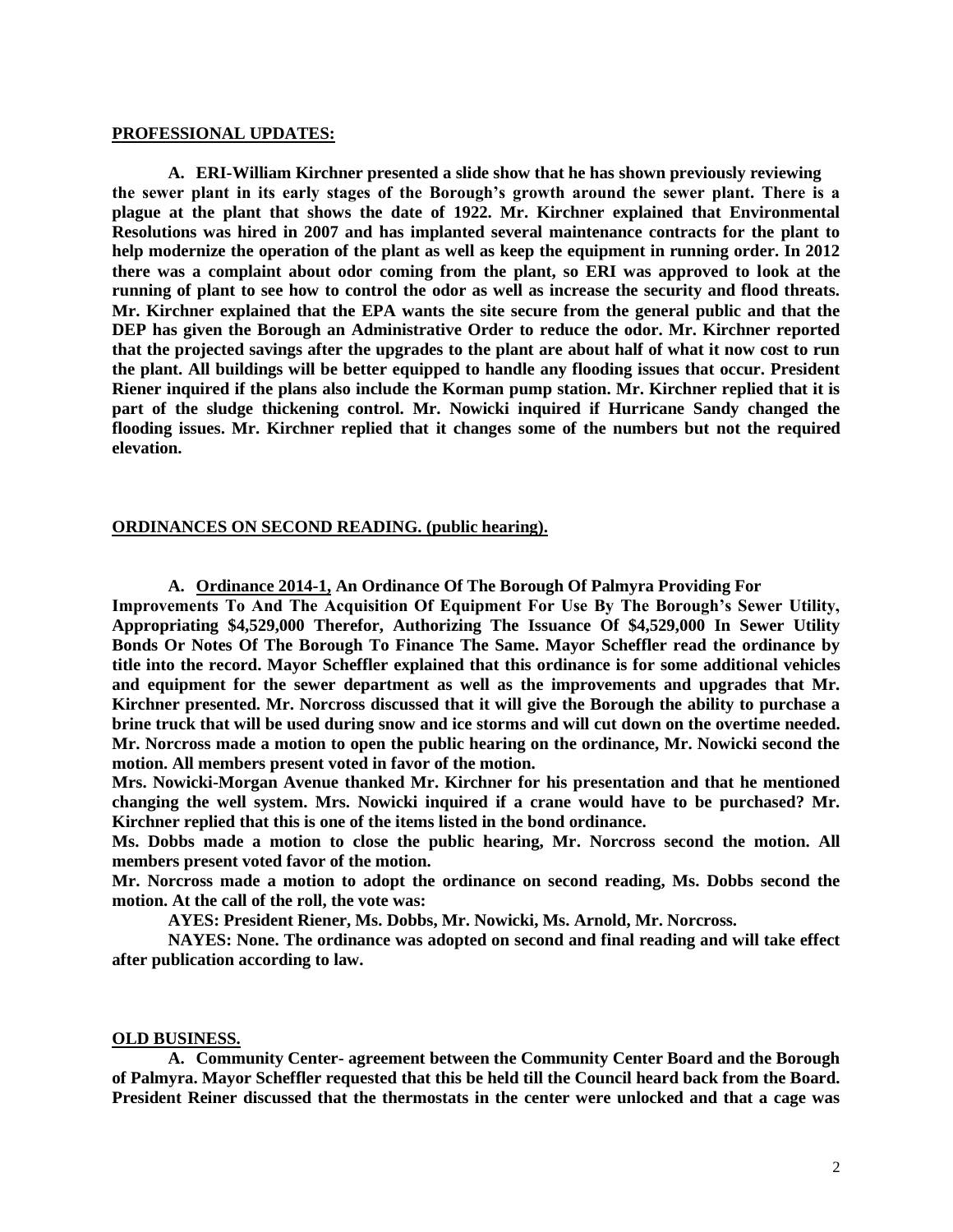**missing from another one in the gym. Mr. Gural replied that he will have it taken care of by maintenance and that the thermostats are also locked by password.** 

**NEW BUSINESS. Consent Agenda- Items A-K will be enacted as a single motion, if any resolution needs additional discussion it will be removed from the consent agenda and voted on separately. Mayor Scheffler read the titles into the record. Mr. Norcross made a motion to approve the consent agenda, Ms. Dobbs second the motion. At the call of the roll, the vote was:**

**AYES: President Riener, Ms. Dobbs, Mr. Nowicki, Ms. Arnold, Mr. Norcross. NAYES: None.** 

- **A. Resolution 2014- 51, Resolution Appointing Thomas Ryan As Clean Communities Coordinator For The Borough Of Palmyra.**
- **B. Resolution 2014-52, Resolution Appointing Thomas Ryan As Recycling Coordinator For The Borough Of Palmyra.**
- **C. Resolution 2014-53, Resolution Appointing Thomas Ryan As Stormwater Coordinator For The Borough Of Palmyra.**
- **D. Resolution 2014-54, Resolution Appointing Dale Palmer Part Time To Public Buildings And Grounds Department At A Rate Of \$10.00 Per Hour Effective January 1, 2014.**
- **E. Resolution 2014-55, Resolution Appointing Kareemah Press Full Time As Finance Payroll/Clerk At Annual Salary Of \$36,400 Effective January 20, 2014 Subject To Provisions Of Personnel Policies And Procedures Manual.**
- **F. Resolution 2014-56, Resolution Amending Article 11.14 Of The Current CBA With The Palmyra Police Association.**
- **G. Resolution 2014-57, Resolution Appointing Kareemah Press As The Fair Housing Officer For The Borough Of Palmyra.**
- **H. Resolution 2014-58, Resolution Appointing Tracy Kilmer As Housing Official For The Borough Of Palmyra Effective January 1, 2014.**
- **I. Resolution 2014-59, Resolution Adopting The Borough of Palmyra's Emergency Operation Plan Which Includes Flood Warning and Response Plan.**
- **J. Resolution 2014-60, Resolution Authorizing Payment Of Bills For December 2013 In The Amount Of \$267,360.25.**
- **K. Approval of Social Affair Permit-Palmyra Cove Education Foundation. (02/8/14).**

### **DISCUSSION ITEMS.**

**A. Background checks-Community Center Organization and Independent Athletic Groups. Mr. Gural explained that he is working with the community center organization to implent a borough wide policy on backgrounds. The community center board has an immediate need to get these done as they use volunteers for the homework club. Mr. Gural would like to have council allow the community center board to use for the current time kellyport.net, while the borough is updating their policies. The athletic groups already use a vendor for their background checks. Mr. Norcross discussed that a joint policy with all of the groups is needed. Ms. Arnold inquired as to whom would pay for the background checks. Mr. Gural explained that either the individual or the organization that required it would pay, the borough would not pay for them. Mr. Gural explained that the policy would require any organization using the borough facilities to comply with the background checks at their cost. It is the responsibility of the organization to provide insurance as well. Mr. Gural will review the policy and report to council.** 

**B. Erosion on River bank. Mayor Scheffler discussed that this issue was bought up at the**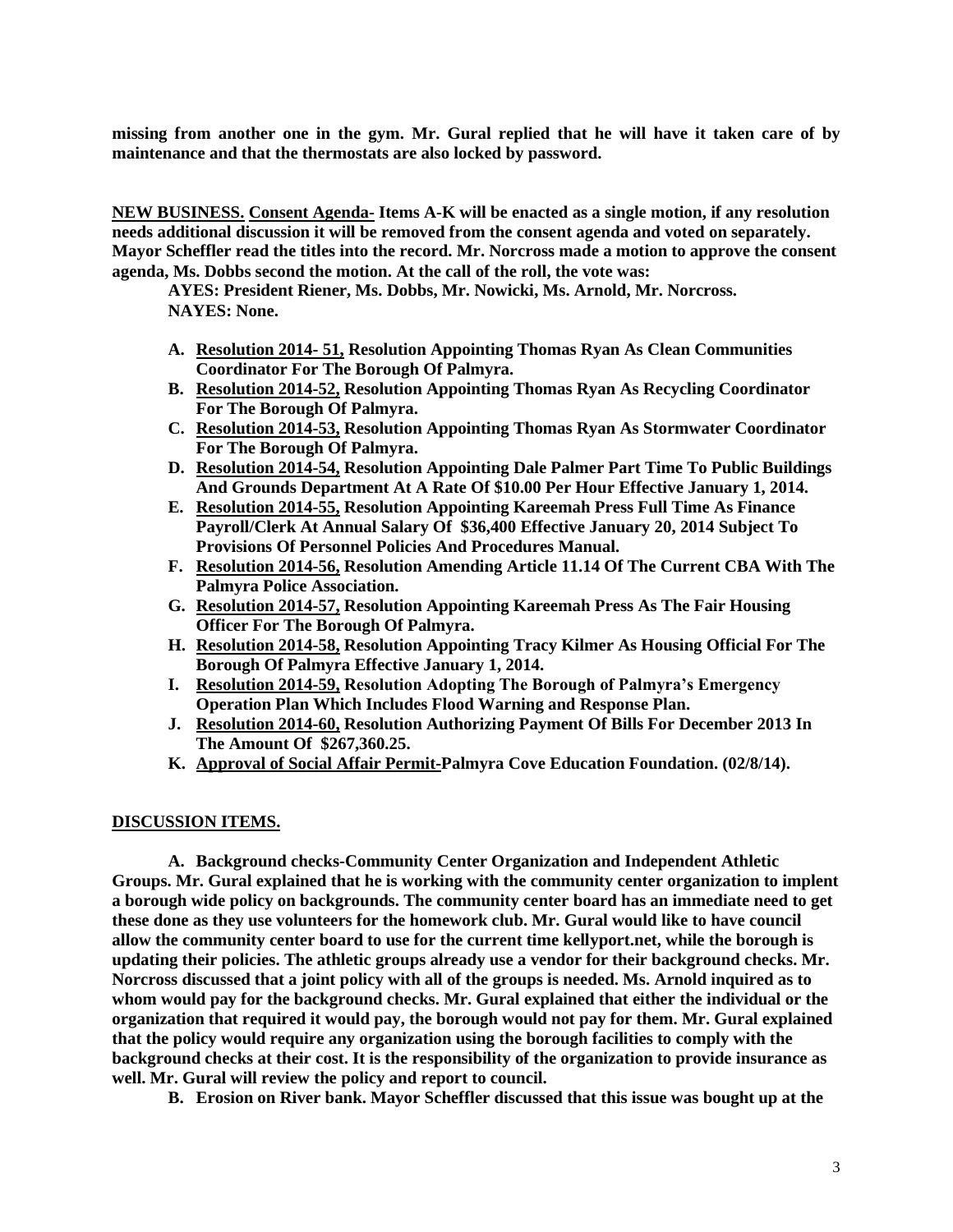**Land Use Board meeting by Mrs. Myers. There seems to be a lot of erosion along the Riverbank in the last few years. Mr. Kirchner and Mr. Gural will meet with Mrs. Myers and a representative from the Harbour to review the issue. Mr. Norcross explained that a section of the riverbank does not have a wall to help retain the erosion.** 

**C. PRC Rotary park bench donation. Mayor Scheffler explained that a member of the Rotary reached out to her and would like to donate a bench for the downtown business area. They would like to have it place on Broad Street near the businesses. Ms. Dobbs inquired if they are requesting that public works install the bench. Mayor Scheffler expressed her appreciate for the bench and that it is needed. Mr. Gural will contact them and coordinate it with public works for the installation.** 

# **COMMITTEE REPORT.**

**Public Events-Mr. Norcross reported that a number of students and volunteers worked on Martin Luther King to paint the classrooms at the school, clean the community center and pick up trash in the local parks. There are pictures on the borough and schools website. Mr. Norcross requested that Chief Pearlman give an update on the activities plan for the youth. Chief Pearlman reported that there will be a Youth Police Academy for three Saturdays held at the community center for 7- 12 years of age residents of Palmyra and Riverton. Last year the Becker family sponsored a trip to the Philadelphia Phillies game and the department is looking to do it again this year. The school will donate two buses for the game. There will be a meet and greet with the department to be scheduled. Chief Pearlman discussed that the annual report will be sent to council and also be placed on the website. Mr. Norcross reported that the police department that there were 94,189.91 miles patrolled this year, 20, 318 calls for service, 1165 criminal cases assigned, 2715 traffic summonses issued, 47 burglaries, 12 robberies, 152 thefts for the year. The department has been doing frequent property checks. Chief Pearlman explained that robberies are up throughout the county as well as in the borough. Mr. Norcross announced that Emily Kane was picked as Student of the Month.** 

**Student Activities- Ms. Kane reported that there was a food drive and a blood drive is being started by the student council. The Interact club worked with Martin Luther Day with Mr. Norcross. Students are working on activities for Black History Month.** 

**Board of Education- Ms. Arnold reported that she attend the reorganization of the school board and that there is a vacant seat on the board.**

**Land Use Board/Construction-President Riener reported that the Land Use Board held its reorganization and that the Chairperson would be Roberta Locke, Vice-Chairman Tim Beck, Solicitor would be Capehart/Scatchard and the engineer is Joe Hirsch of Environmental Resolutions. The construction department report is on file.** 

**Public Works/Sewer- Ms. Dobbs report is on file and that they have been busy with the snow and ice storms. Mayor Scheffler thanked the public works department for the snow removal and that they did a great job.**

**Shade Tree- Mr. Nowicki reported that the Shade Tree Advisory Committee met on January 15th and that they have logged 212 volunteer hours and have submitted their budget. They are working on a five year plan.**

**ADMINISTRATOR REPORT- Mr. Gural discussed that they need to meet with the athletic groups to come up with the improvements to Legion Field for the grant money and also with to meet with representatives about the improvements to Ethel Hardy Park. The phone system has been upgraded and employees are getting trained on the new system. Ms. Dobbs requested that a notice be placed on facebook about the new phones. Mr. Gural gave council the Burlington County JIF reports for excess liability fund.**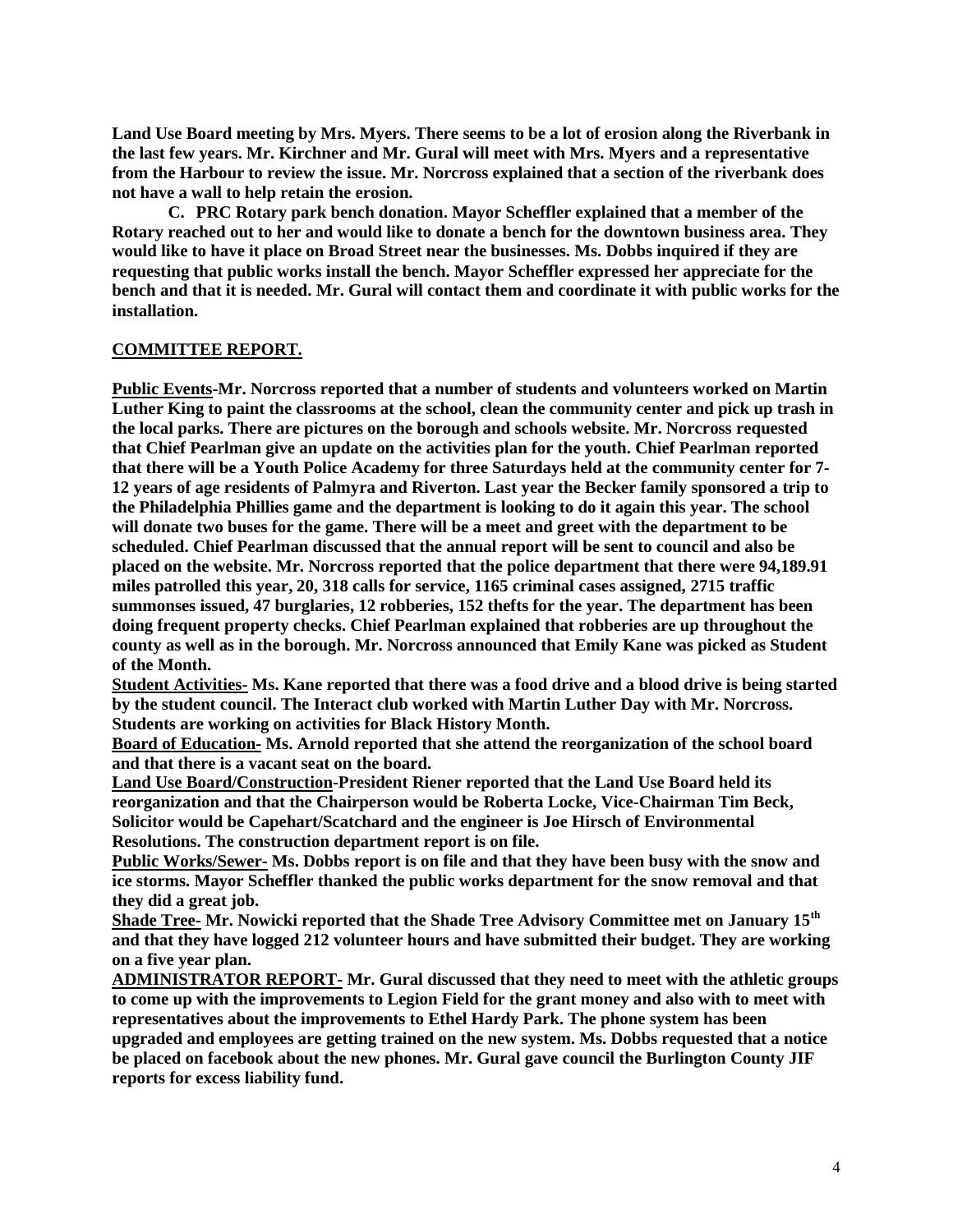**PUBLIC COMMENTS. Ms. Dobbs made a motion to open to the public comment portion of the meeting, President Riener second the motion. All members present voted in favor of the motion. Ms. Veitenheimer-Rowland inquired if the background check would be required for the War Memorial as well. Mr. Gural explained that it is for organizations that work directly with children. Ms. Veitenheimer inquired about the need for a full time payroll clerk. Mr. Gural explained that the previous CFO was full time and the payroll clerk was part time, the new CFO will now be part time and the payroll clerk will be full time. The payroll clerk also does the duties of a finance clerk. Mr. Rader-Harbour Drive discussed that since moving into the community center the senior group has increased membership to over 100 hundred. There are three meeting rooms that have tables and chairs. Mr. Rader explained that many times there is a need for a larger room, now they have to move tables and chairs into the gym area. Mr. Rader would like to see if the walls between the meeting rooms could be removed and an accordion wall be installed, so that it could be opened or closed as needed. Mr. Rader discussed that at the last meeting Marva Jones was mention for all her work with the Senior Organization and he would just like to mention her again. Mayor Scheffler explained that the borough would have to review the cost and if it is feasible to do. President Riener inquired about the large room in the back of the center for the functions. Mr. Rader replied that the community room in the back is the smallest of the meeting rooms and that the senior group is the largest group that uses the center.** 

**Mr. Brooks-East Broad Street inquired if the BID was completely dissolved and when the funds would be returned to the businesses. Mr. Gural explained that the funds should be returned in about three weeks, the tax collector is reviewing all of the amounts for processing. Mr. Brooks inquired if the sewer rates would go up with the new improvements. Mr. Gural explained that there is no tax rate for the sewer department since it is a utility, and the amount depends on the amount of the award for the project. Mr. Brooks discussed that the residents will not be happy with any increase.** 

**Mr. O'Conner explained that he cannot rent his store front out and has been trying for the last few years to get a tenant. Mr. O'Conner discussed that he is paying sewer on an empty store and will the new system of going to water usage affect him. Mr. Gural replied that switching to water usage a business owner should see less of an increase in their sewer fees.** 

**No one else from the public wishing to be heard, Ms. Dobbs made a motion to close the public portion, Mr. Norcross second the motion. All members voted in favor of the motion.** 

**CLOSED SESSION. Resolution No. 2014-61, Resolution Excluding The Public From Certain Meetings Pursuant To Section 8 Of The Open Public Meeting Act C. 231 P.L. 1975. (personnel& litigation (Shea, Boyell, Rainer and Fillit) Ms. Dobbs made a motion to approve the resolution, Mr. Norcross second the motion. At the call of the roll, the vote was:**

**AYES: President Riener, Ms. Dobbs, Mr. Nowicki, Ms. Arnold, Mr. Norcross.**

**NAYES: None. Council went into executive session at 8:35pm.**

**Council returned to public session at 10:10pm.**

**Resolution 2014- 62, Resolution Appointing Dave Austin As A Full Time Employee For The Public Works Department And Deputy Code Enforcement Officer Effective January 1, 2014 Till March 31, 2014 At The Rate Of \$18.50 Per Hour. President Reiner made a motion to approve the resolution, Ms. Dobbs second the motion. At the call of the roll, the vote was:**

**AYES: President Riener, Ms. Dobbs, Mr. Nowicki, Ms. Arnold. NAYES: None.**